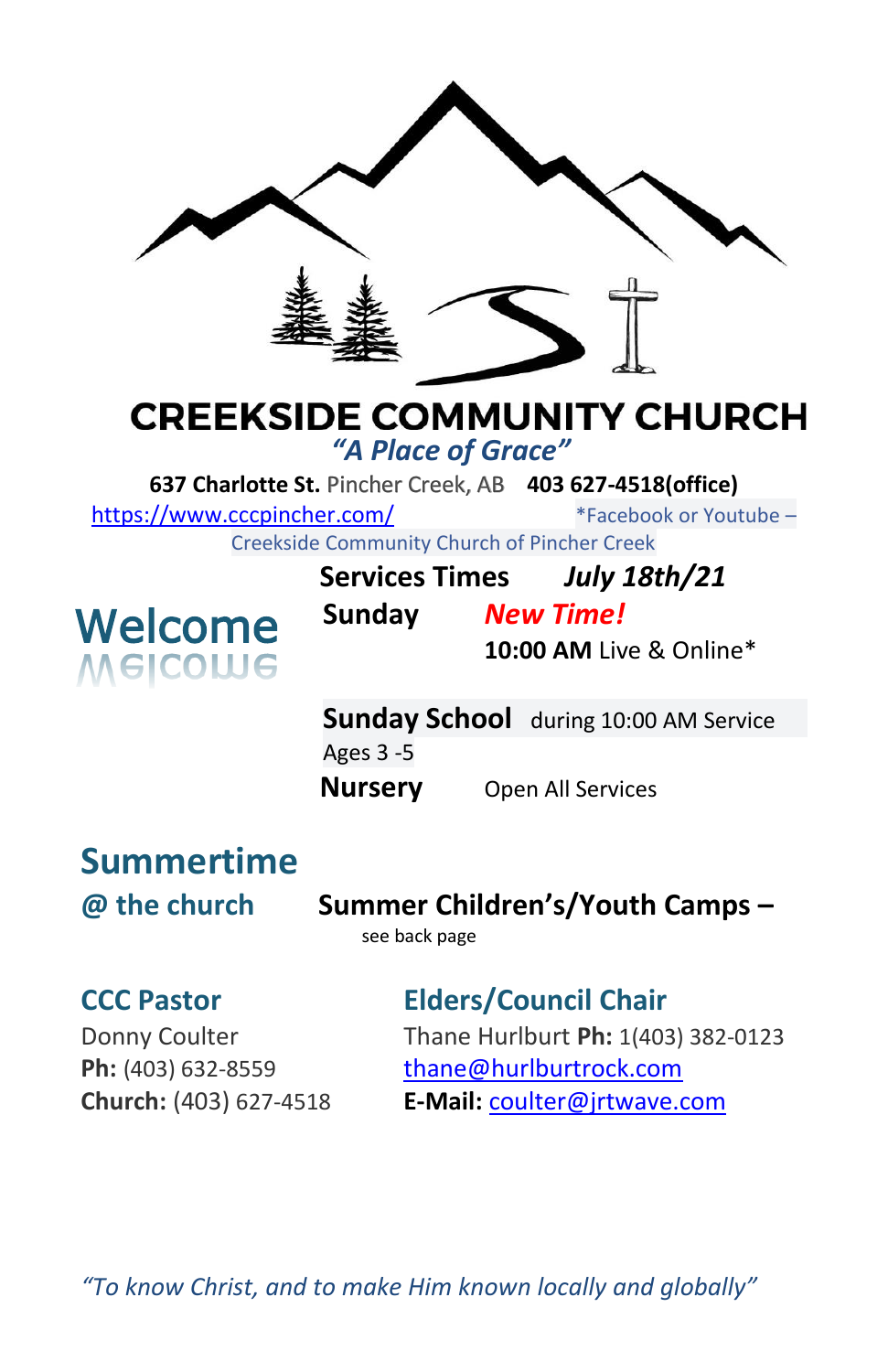### **Ministries & Outreach**

**Community** Joy Hurlburt *Deacon Congregational Care 403 330-5399*, [joy@hurlburtrock.com](mailto:joy@hurlburtrock.com)

**Missions** – leader and volunteers needed now – if you feel called to serve in this area of ministry, please speak to Pastor Donny

# **Prayer Needs** Pastor Donny

#### **Youth Ministry 'Holy Rollers' Youth**

Leaders: Lachlan Terpstra Chelsea & Eli Barton **Ph: 403-339-0879 Ph: 403-795-2733**

## **Today's Worship Service**

**Welcome and Announcements** Pastor Donny & Thane

*We praise God that our coming together in worship and fellowship is now back to 'normal'. With one important exception: Summer services start at 10:00 a.m.*

Welcome Home! To Helen Blackburn, never (re)tired mission staffer for the EF Church of Canada. Helen shares today her ministry in Bolivia, its needs, her prayer requests. Copies of Helen's latest 'Mission Letter' and one from Bill and Janice Dyck, our CBM Partners in Ministry also working with Bolivians, are in the clear glass slots by the back exit door

Many thanks to Joy, Donna and their helpers for the great picnic lunch last Sunday after church

### **Worship Leaders:**

**through Music** *Led by Dana,* 

#### **through Prayer and Praise** *Led by Pastor Donny and Thane*

- o CBM partners in Lebanon, in Bolivia, in El Salvador, in Guatemala, in Cuba, in the Philippines, in India, in Thailand and in Myanmar need our prayers. So many of their pastors and congregants have died or have had family members die in the past 16 months from Covid19. Pray for comfort, for healing and that God will give them the courage to persevere
- o Pray with Helen Blackburn for a **mission-minded couple to hear God's call to help with the Bolivian ministry to boys in San Andres.** Also for strength for Heather, Helen's co-worker, as she runs a coffee house and offers other programs for children and families through the Children's Support Centre in Tarija
- o Praise for the diligence of our **Grade 12 graduates of 2021** and prayer for their futures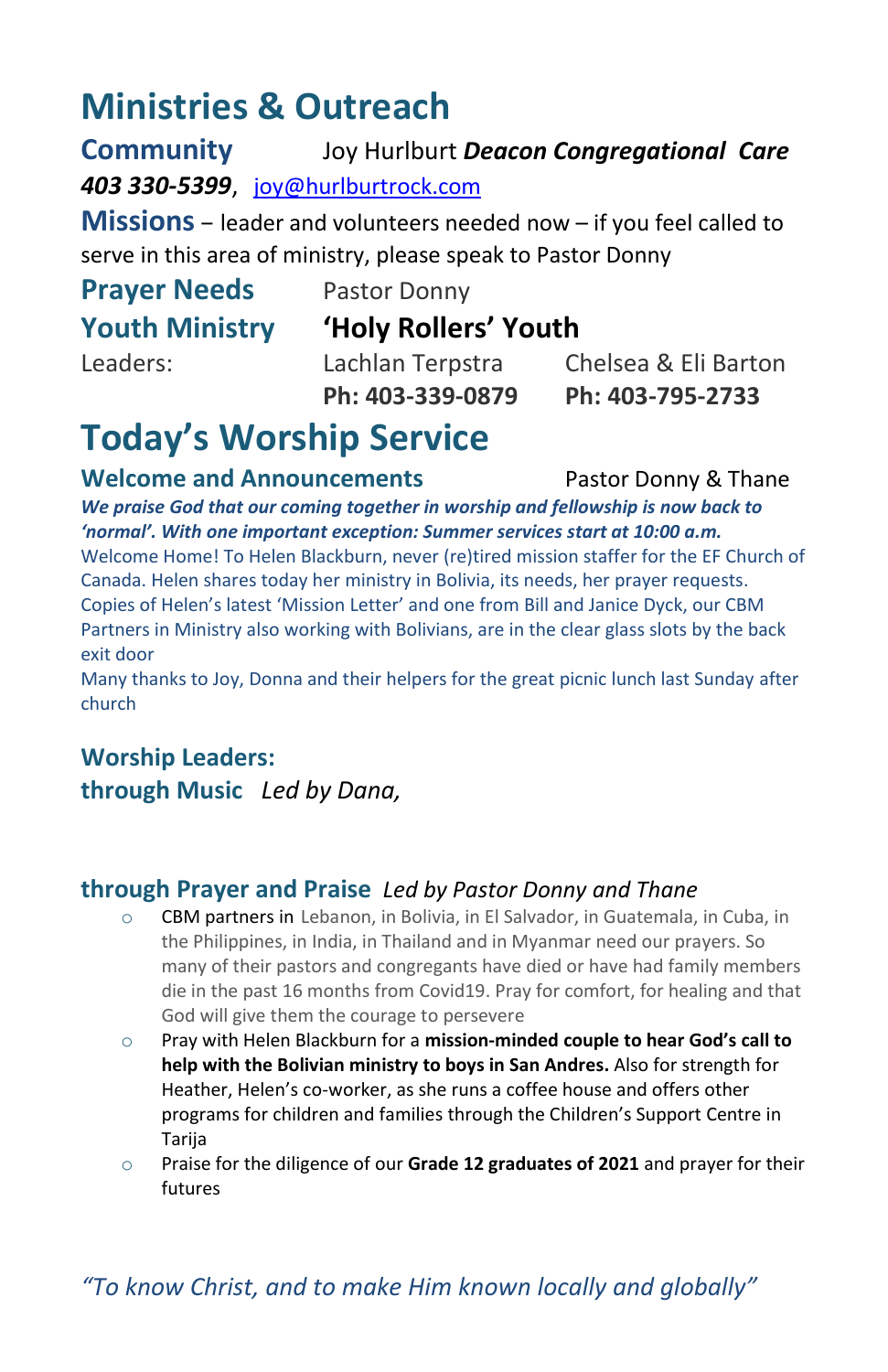**Offerings Options - box** on back table, **Mail** - CCC Box 757, Pincher Creek T0K 1W0. **Auto-debit** or **e-transfer** – [ccctreasurer20@gmail.com](mailto:ccctreasurer20@gmail.com) **Benevolent offering** - box also on back table or add to your auto debit

#### **Today's Message Notes . . .**

#### **Holiness of God Wrong attitudes towards Holiness Isa. 6:1-4**

We will be looking at our attitudes towards a Holy God and their effects in our lives.

| Ī. |                |                              | <b>Wrong Attitudes/Consequences</b> |                                                                                                                                                                                                                               |
|----|----------------|------------------------------|-------------------------------------|-------------------------------------------------------------------------------------------------------------------------------------------------------------------------------------------------------------------------------|
|    | 1.             | Isa, $1:4$                   | Attitudes                           |                                                                                                                                                                                                                               |
|    |                |                              | Consequences                        |                                                                                                                                                                                                                               |
|    | 2.             | Isa 5:18,19 Attitudes        | Consequences                        | the control of the control of the control of the control of the control of the control of the control of the control of the control of the control of the control of the control of the control of the control of the control |
|    | 3.             | Isa. 5:24                    | Attitudes                           | the control of the control of the control of the control of the control of the control of                                                                                                                                     |
|    |                |                              | Consequences                        |                                                                                                                                                                                                                               |
|    | 4 <sub>1</sub> | Isa 30:8-11 Attitudes        |                                     |                                                                                                                                                                                                                               |
|    |                |                              | Consequences                        |                                                                                                                                                                                                                               |
|    | 5 <sub>1</sub> | Isa 31:1                     | Attitudes                           |                                                                                                                                                                                                                               |
|    |                |                              | Consequences                        | the control of the control of the control of the control of the control of the control of                                                                                                                                     |
|    |                | $6.$ Isa $45:9-12$ Attitudes |                                     |                                                                                                                                                                                                                               |
|    |                |                              | Consequences                        |                                                                                                                                                                                                                               |